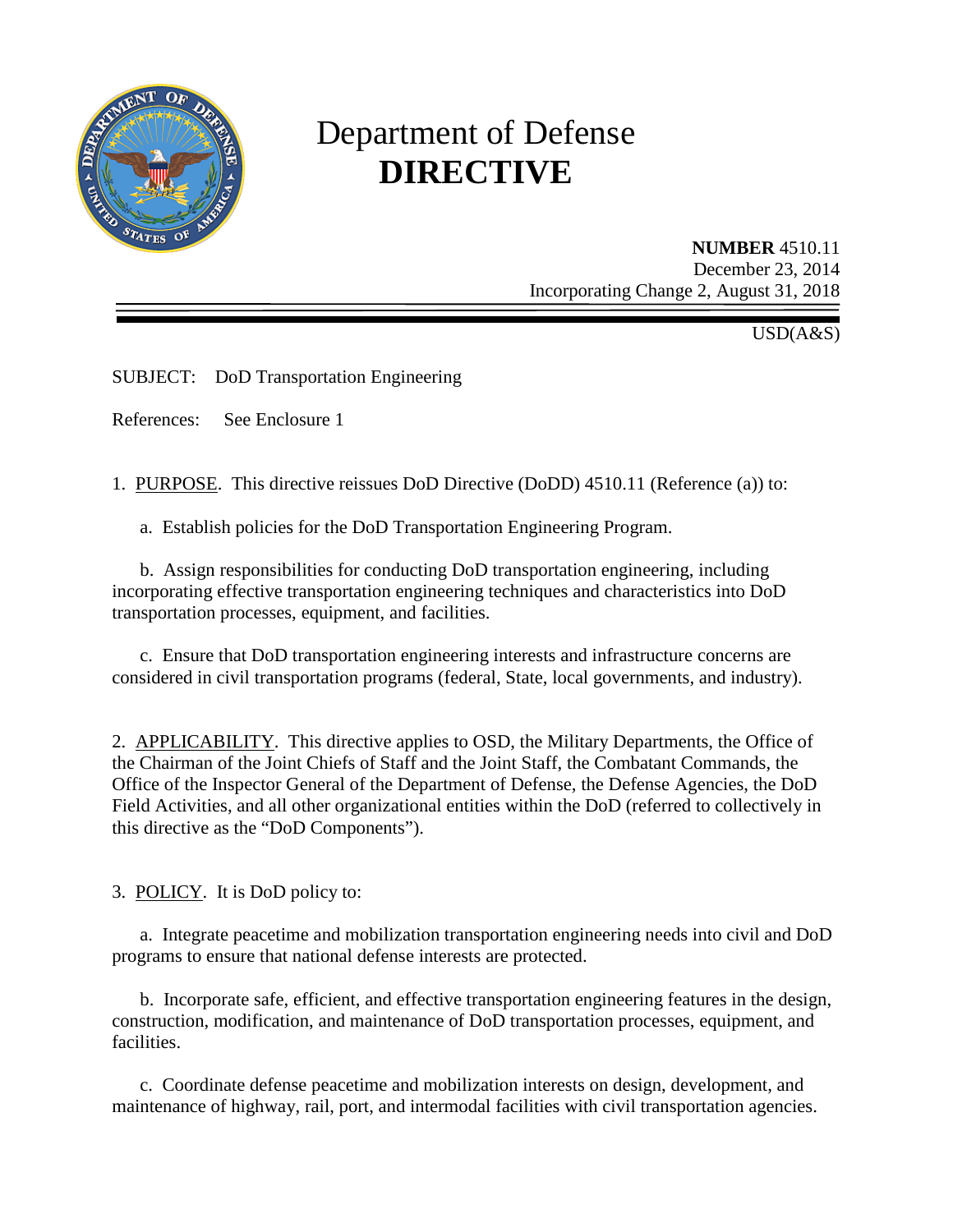d. Ensure that the DoD Component coordinated transportation engineering interests and requirements are included in common-user DoD transportation systems and programs.

e. Evaluate the design and development of new or modified DoD equipment in accordance with Interim DoD Instruction (DoDI) 5000.02 (Reference (b)) and DoDI 4540.07 (Reference (c)).

4. RESPONSIBILITIES. See Enclosure 2.

5. RELEASABILITY. **Cleared for public release**. This directive is available on the Directives Division Website at http://www.esd.whs.mil/DD/.

6. SUMMARY OF CHANGE 2. This change reassigns the office of primary responsibility for this directive to the Under Secretary of Defense for Acquisition and Sustainment in accordance with the July 13, 2018 Deputy Secretary of Defense Memorandum (Reference (d)).

7. EFFECTIVE DATE. This directive is effective December 23, 2014.

Robert O. Work Deputy Secretary of Defense

Enclosures

- 1. References
- 2. Responsibilities
- 3. SDDCTEA

Glossary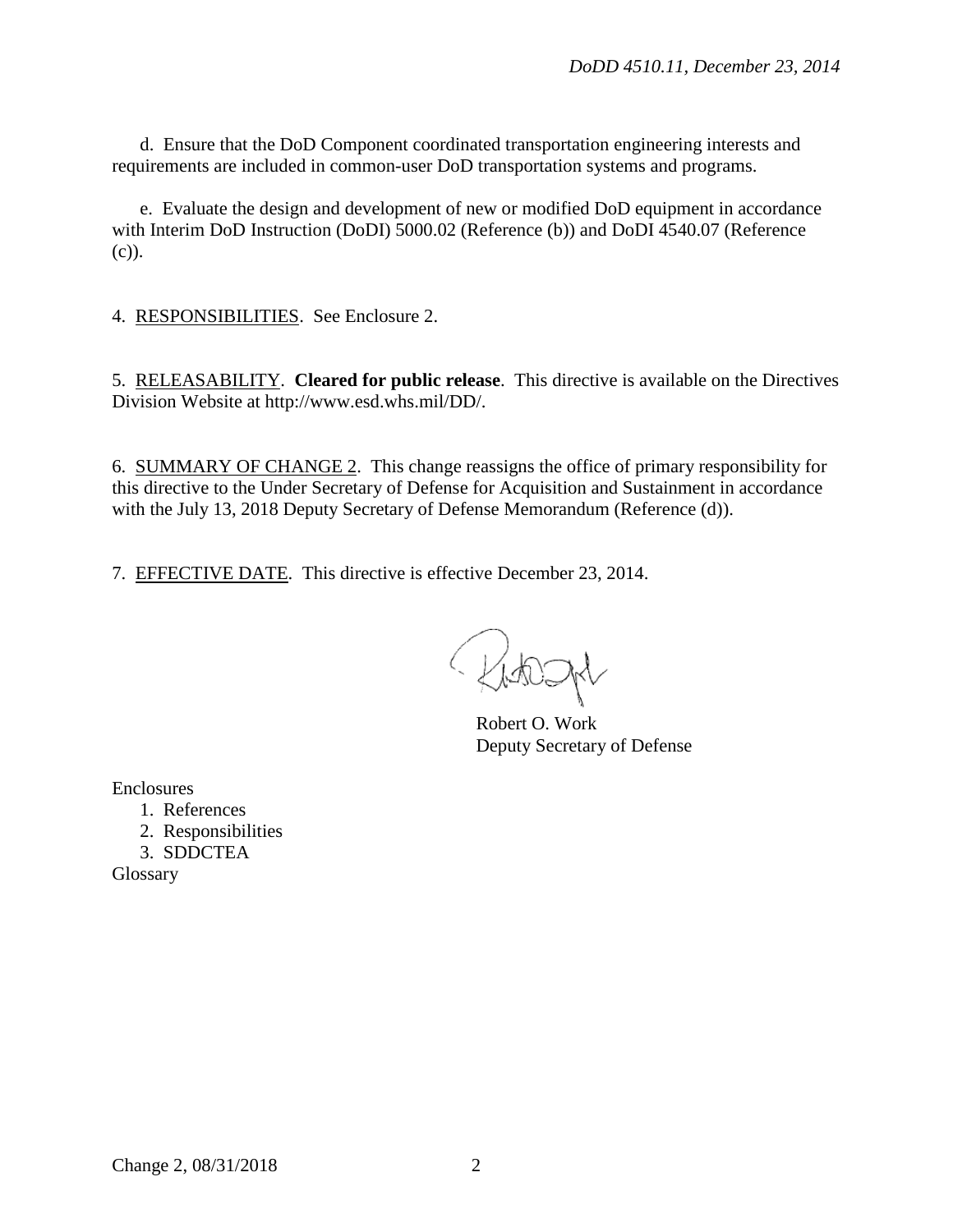# ENCLOSURE 1

### REFERENCES

- (a) DoD Directive 4510.11, "DoD Transportation Engineering," April 12, 2004 (hereby cancelled)
- (b) DoD Instruction 5000.02, "Operation of the Defense Acquisition System," January 7, 2015, as amended
- (c) DoD Instruction 4540.07, "Operation of the DoD Engineering for Transportability and Deployability Program," February 19, 2016
- (d) Deputy Secretary of Defense Memorandum, "Establishment of the Office of the Under Secretary of Defense for Research and Engineering and the Office of the Under Secretary of Defense for Acquisition and Sustainment," July 13, 2018
- (e) AR 55-80/OPNAVINST 11210.2/AFMAN 32-1017/MCO 11210.2D/DLAR 4500.19, "DoD Transportation Engineering Program" November 17, 2003
- (f) Section 210, Title 23, United States Code
- (g) Part 193, Title 32, Code of Federal Regulations
- (h) Part 1152.50, Title 49, Code of Federal Regulations
- (i) Executive Order 12656, "Assignment of Emergency Preparedness Responsibilities," November 18, 1988
- (j) Title 50, United States Code Appendix, (sections 2061–2172 are known as the "Defense Production Act of 1950")
- (k) DoD Instruction 6055.04, "DoD Traffic Safety Program," April 20, 2009, as amended
- (l) Military Standard MIL-STD-209, "Interface Standard for Lifting and Tiedown Provisions," February 22, 2005
- (m) Military Standard MIL-STD-810, "Test Method Standard Environmental Engineering Considerations and Laboratory Tests," October 31, 2008
- (n) Military Standard MIL-STD-1366, "Interface Standard for Transportability Criteria," October 31, 2006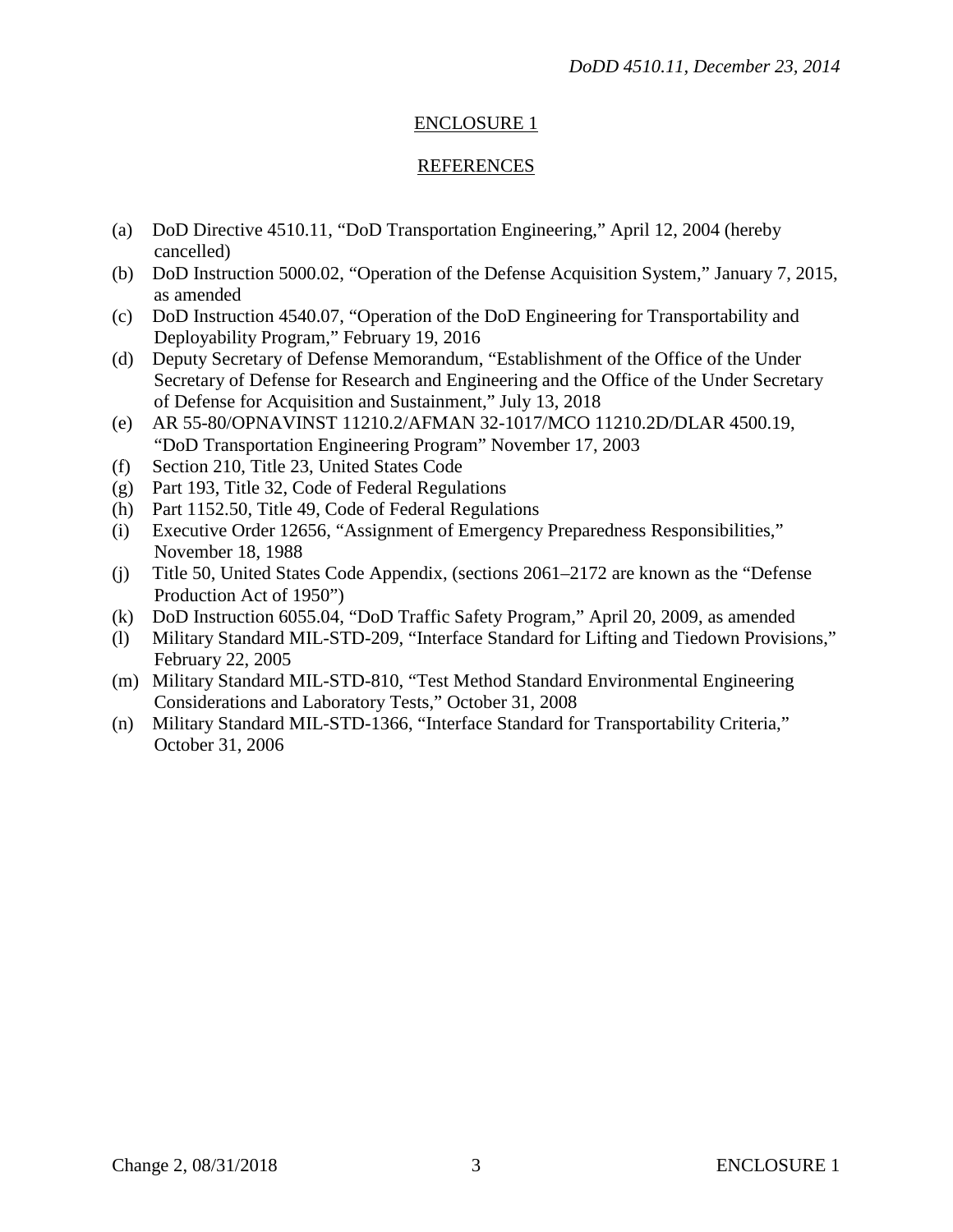## ENCLOSURE 2

## RESPONSIBILITIES

## 1. UNDER SECRETARY OF DEFENSE FOR ACQUISITION, TECHNOLOGY, AND LOGISTICS (USD(AT&L)). The USD(AT&L) establishes policies governing DoD transportation engineering programs.

2. DoD COMPONENT HEADS. The DoD Component heads:

a. Ensure multi-Service and United States Transportation Command (USTRANSCOM) coordination before construction or major modification of common-user Defense Transportation Systems (DTS).

b. Promote a coordinated DoD Transportation Engineering Program between the DoD Components through coordination on publication of the DoD Transportation Engineering multiservice regulation (Reference (e)).

c. Support the policies and procedures of this directive, to include budgeting for DoD Component installation and activity defense access road projects and preservation of defenseessential civil rail lines.

d. Coordinate with the Commander, United States Transportation Command (CDRUSTRANSCOM), through the Special Assistant for Transportation Engineering, regarding common-user transportation and installation transportation engineering matters to include:

(1) Unresolved or other serious conflicts with civil authorities on use of public highway facilities.

(2) Identification of public highway segments important to national defense and defense mobility.

(3) Defense access road requests, reporting requirements, and appropriate programming to fund design and construction of necessary projects.

(4) Installations requiring civil or commercial railroad access, to include consideration of DoD options to abandonment of connector rail lines to installations and activities.

(5) Identification of commercial railroad segments important to national defense and defense mobility.

(6) DoD installation transportation engineering issues and the need for transportation engineering consultation services.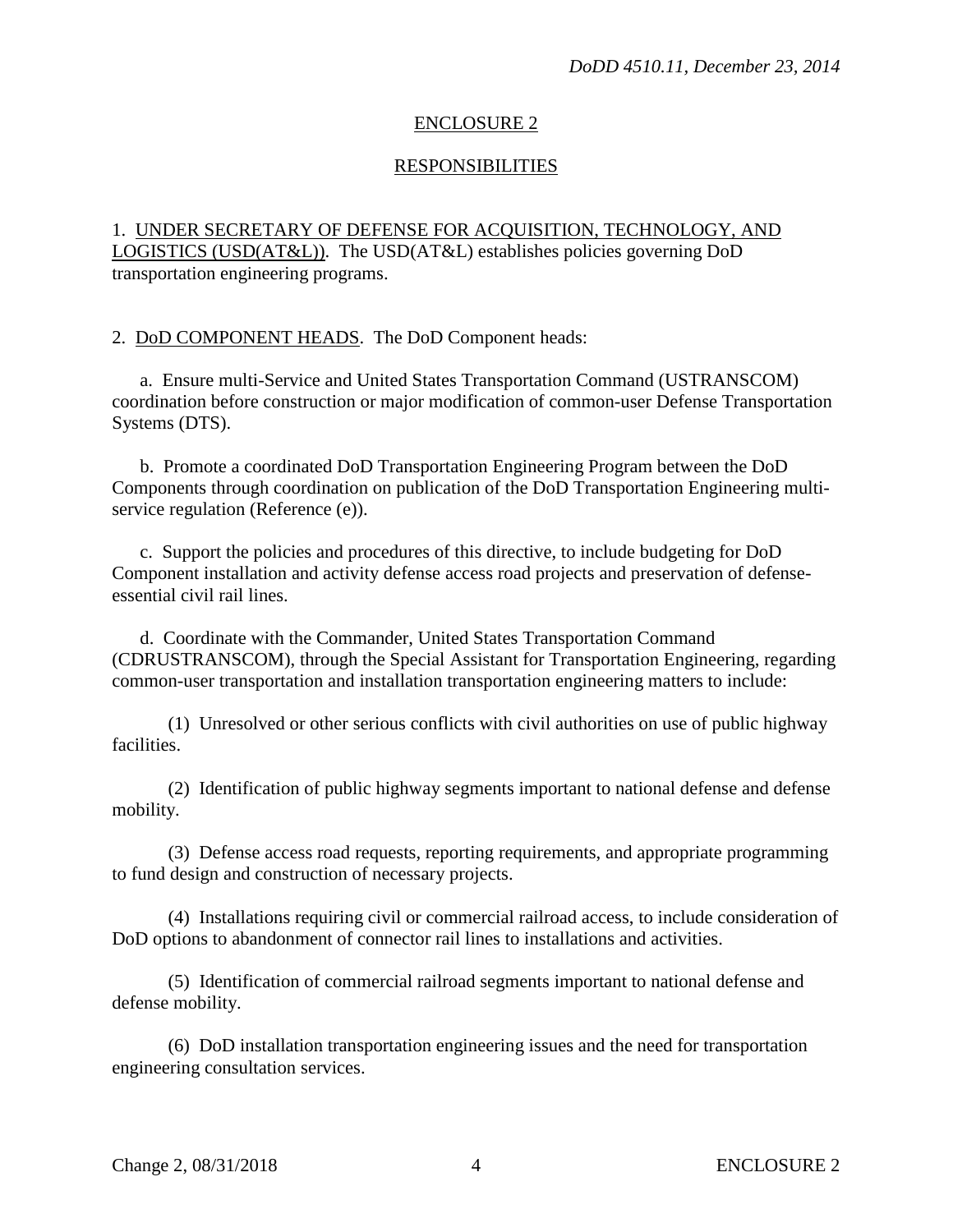(7) Requirements for new and improved transportation engineering features, to include planning, design, and development in defense transportation processes, equipment, and facilities.

e. Support the use of effective and safe transportation engineering techniques in DoD installation transportation processes, equipment, and facilities by providing appropriate consultation through the Surface Deployment and Distribution Command Transportation Engineering Agency (SDDCTEA).

f. Establish Engineering for Transportability programs, consistent with References (b) and (c), to integrate effective mobility features into the design and development of new or modified defense materiel and equipment.

3. CDRUSTRANSCOM. In addition to the responsibilities in section 2 of this enclosure, the CDRUSTRANSCOM:

a. Identifies DoD transportation engineering interests in civil and commercial transportation programs.

b. Represents DoD in negotiations and discussions with civil transportation agencies and industry concerning common-user transportation engineering matters.

c. Coordinates with USD(AT&L) to ensure that national transportation policies include DoD transportation engineering interests and requirements.

d. Coordinates defense peacetime and mobilization interests on design, development, and maintenance of highway, rail, and port (aerial and sea) facilities with civil transportation agencies and commercial entities.

e. Identifies DoD Component coordinated transportation engineering interests and requirements in common-user DoD transportation systems and programs and coordinates with non-DoD governmental and civil sector entities to ensure DoD needs are met.

f. Designates the Commander, Military Surface Deployment and Distribution Command (SDDC), as the Secretary of Defense certifying agent for Defense Access Road Program in accordance with the requirements in section 210, Title 23, United States Code (U.S.C.) (Reference (f)).

g. Designates the Director, SDDCTEA, as the Special Assistant for Transportation Engineering, charged with providing executive-level representation for DoD on all transportation engineering matters related to the National Defense Programs and related engineering services. The Director, SDDCTEA, is authorized to conduct direct liaison with DoD Components, civil authorities, and commercial entities to perform the functions in Enclosure 3.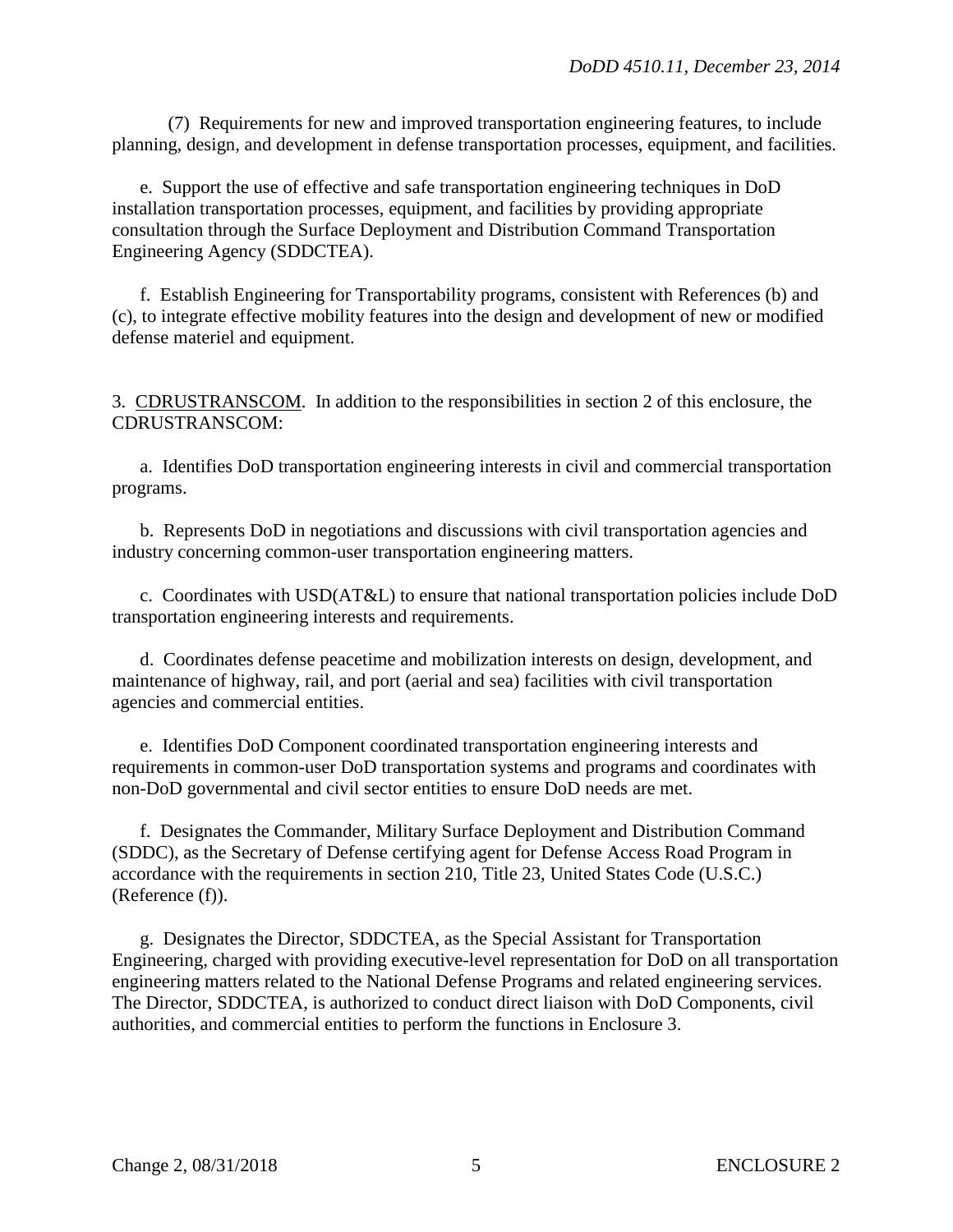#### ENCLOSURE 3

#### **SDDCTEA**

The Director, SDDCTEA, is designated as the Special Assistant for Transportation Engineering, and is authorized to conduct direct liaison with DoD Components, civil authorities, and commercial entities to:

a. Manage the Highways for National Defense Program in accordance with part 193 of Title 32, Code of Federal Regulations (CFR) (Reference (g)) and:

(1) Identify public highway segments necessary to support national defense needs and coordinate with federal and State transportation authorities to address those needs in public highway programs.

(2) Establish and coordinate effective procedures for safe movement of DoD equipment on civil highways.

b. Manage the Defense Access Road Program by:

(1) Reviewing and analyzing DoD access road requests and certifying to the Secretary of Transportation, on behalf of the Secretary of Defense, the civil highway needs of the DoD in accordance with Reference (f).

(2) Ensuring maintenance or repair to public roads serving DoD ballistic missile sites in accordance with Reference (f).

(3) Advising and assisting the DoD Components with their resource programming for eligible defense access road projects.

c. Manage the Railroads for National Defense Program by:

(1) Identifying and coordinating with federal and State authorities on civil railroad lines that are important to national defense.

(2) Integrating civil sector support and consideration of DoD needs for civil rail lines into plans, standards, programs, and regulations of the railroad industry.

(3) Assessing impacts of railroad abandonments, bankruptcies, and mergers on national defense interests as discussed in part 1152.50 of Title 49, CFR (Reference (h)).

(4) Assisting and advising the DoD Components regarding their options and the potential financial assistance to preserve defense-important civil sector rail lines.

d. Manage the Ports for National Defense Program by: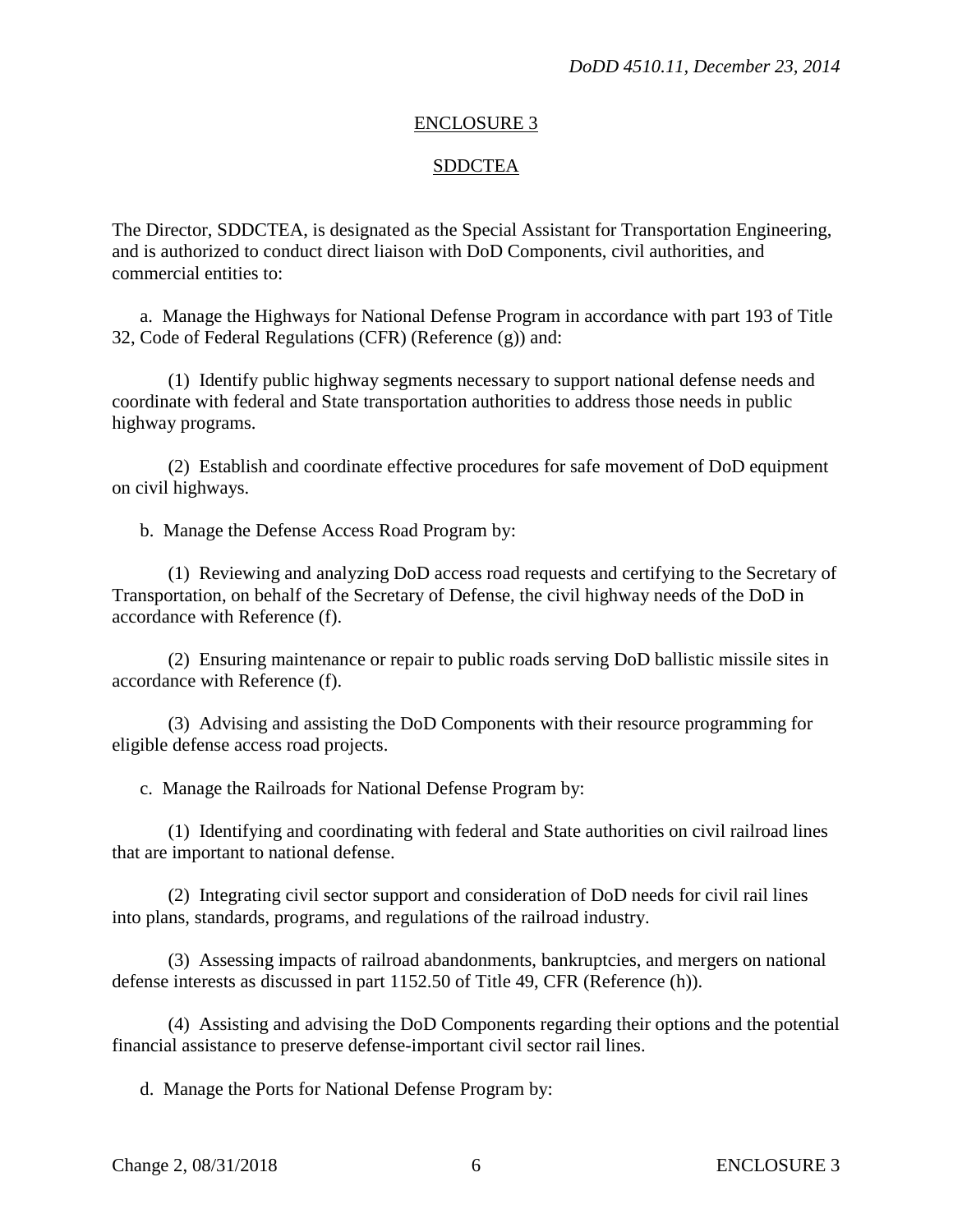(1) Supporting the Strategic Seaports Program pursuant to Executive Order 12656 (Reference (i)) and in accordance with the authority in sections 2061-2172 of Title 50, U.S.C. Appendix (Reference (j)) and managing the identification and assessments of strategic seaports as a comprehensive program.

(2) Managing and conducting transportation engineering analyses of common-user defense important seaports.

(3) Coordinating effective design standards and criteria for safe movement of DoD equipment, as established by DoD authoritative sources, with military (e.g., United States Army Corps of Engineers) and commercial seaport authorities.

e. Monitor modal legislative processes to ensure DoD transportation engineering interests are protected.

f. Ensure the use of effective and safe transportation engineering techniques in DoD installation transportation processes, equipment, and facilities.

(1) Promote incorporation of appropriate federal standards and use of military equipment characteristics in the design and construction of DoD Component transportation facilities. Support traffic safety on DoD Component highways, as directed by DoDI 6055.04 (Reference (k)) through the Traffic Engineering Program.

(2) Analyze infrastructure of transportation facilities supporting unit deployments or resupply of material.

(3) Publish the multi-Service regulation that establishes the DoD Transportation Engineering Program, including procedures for the Highways, Railroads, and Ports for National Defense programs; the Defense Access Road Program; infrastructure analysis, Traffic Engineering Program; and the Deployability Engineering Program in accordance with Reference (e).

(4) Serve as the DoD Secretariat for the Engineering for Transportability and Deployability Program. Coordinate on all transportability and deployability matters relating to more than one DoD Component and perform duties prescribed in Reference (c).

(5) Maintain Military Standard (MIL-STD)-209 (Reference (l)), MIL-STD-810 (Method 526, rail impact section only) (Reference (m)), and MIL-STD-1366 (Reference (n)). Publish and maintain modal instructions covering proper lifting, tiedown, and lashing of military equipment for transport and publish reference pamphlets covering deployability planning, characteristics, and guidelines.

(6) Coordinate on the Military Service regulations that establish their Engineering for Transportability programs.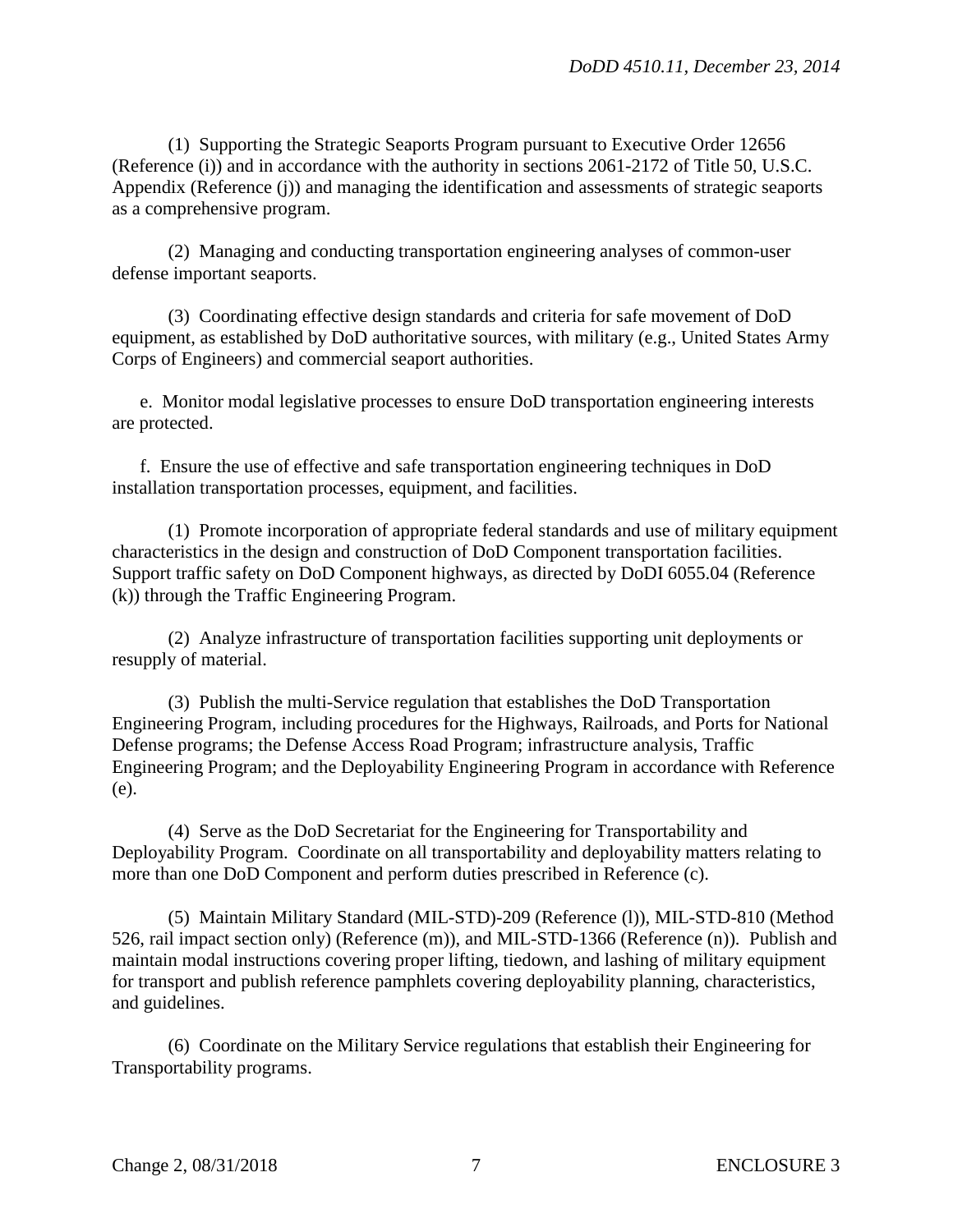(7) Serve as the Department of the Army Transportability Agent in securing transportability engineering analysis and assistance, test loadings, transportability certifications, and approvals from the other Military Services.

(8) Serve as the DoD land mode transportability agent by preparing, coordinating, and maintaining joint transportability and deployability criteria for land movement and performing other mode agent responsibilities as prescribed in Reference (c).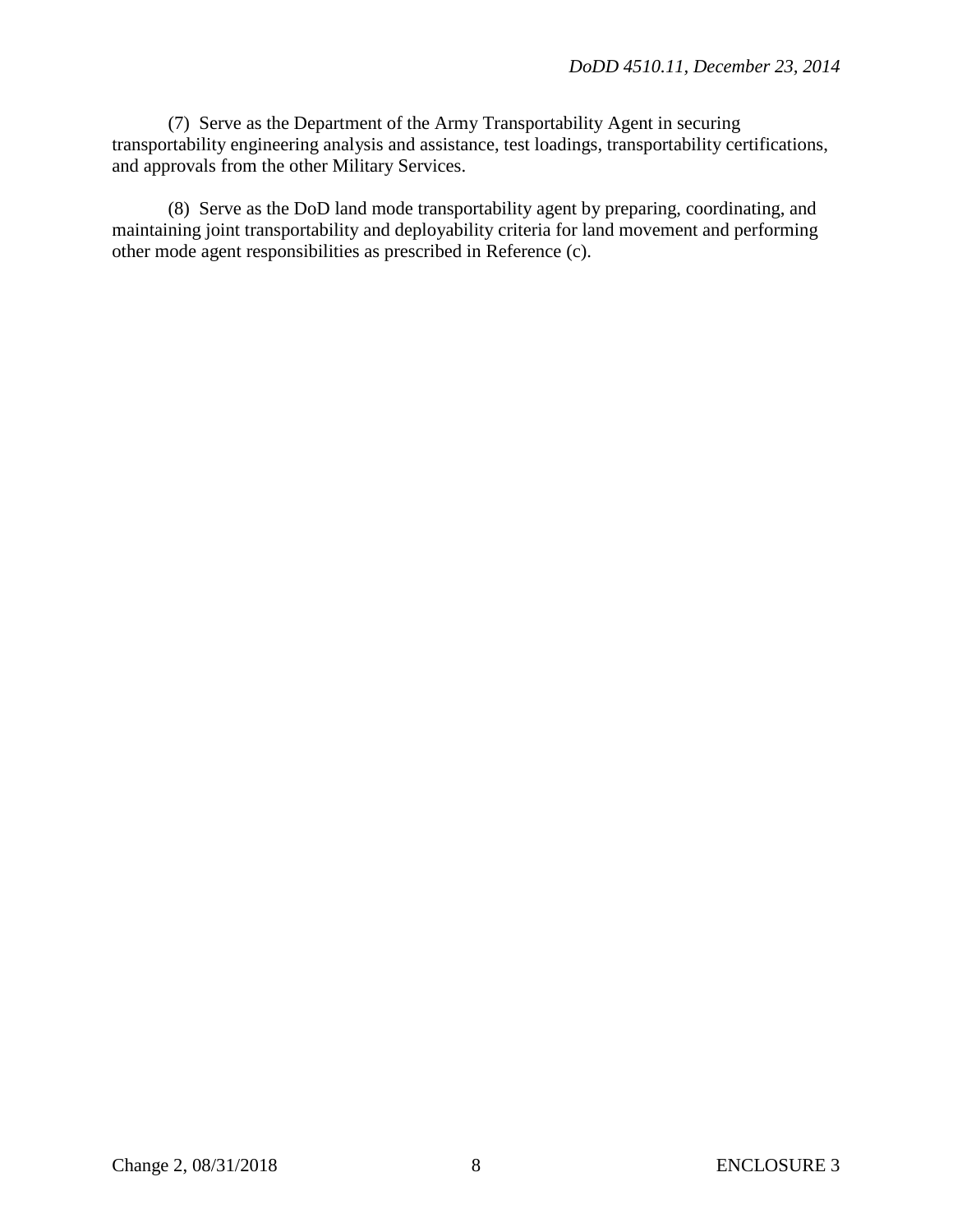## GLOSSARY

# PART I. ABBREVIATIONS AND ACRONYMS

| <b>AFMAN</b>                             | Air Force Manual                                                                                                                                  |
|------------------------------------------|---------------------------------------------------------------------------------------------------------------------------------------------------|
| <b>AR</b>                                | <b>Army Regulation</b>                                                                                                                            |
| <b>CFR</b>                               | Code of Federal Regulations                                                                                                                       |
| CDRUSTRANSCOM                            | Commander, United States Transportation Command                                                                                                   |
| <b>DLAR</b>                              | Defense Logistics Agency Regulation                                                                                                               |
| DoDD                                     | DoD Directive                                                                                                                                     |
| DoDI                                     | DoD Instruction                                                                                                                                   |
| <b>DTS</b>                               | <b>Defense Transportation System</b>                                                                                                              |
| MIL-STD                                  | <b>Military Standard</b>                                                                                                                          |
| <b>MCO</b>                               | Marine Corps Order                                                                                                                                |
| <b>OPNAVINST</b>                         | Office of the Chief of Naval Operations Instruction                                                                                               |
| <b>SDDC</b>                              | <b>Surface Deployment and Distribution Command</b>                                                                                                |
| <b>SDDCTEA</b>                           | Surface Deployment and Distribution Command Transportation<br><b>Engineering Agency</b>                                                           |
| U.S.C.<br>USD(AT&L)<br><b>USTRANSCOM</b> | <b>United States Code</b><br>Under Secretary of Defense for Acquisition, Technology, and Logistics<br><b>United States Transportation Command</b> |
|                                          |                                                                                                                                                   |

## PART II. DEFINITIONS

Unless otherwise noted, these terms and their definitions are for the purpose of this directive.

civil transportation agencies. A collective term for those organizations with statutory responsibilities to incorporate DoD requirements into non-DoD, federal, State, or local transportation programs and regulations involved with highways, railways, ports, and intermodal systems such as the U.S. Department of Transportation, the Federal Highway Administration, the Federal Railroad Administration, the U.S. Maritime Administration, and State and local transportation departments.